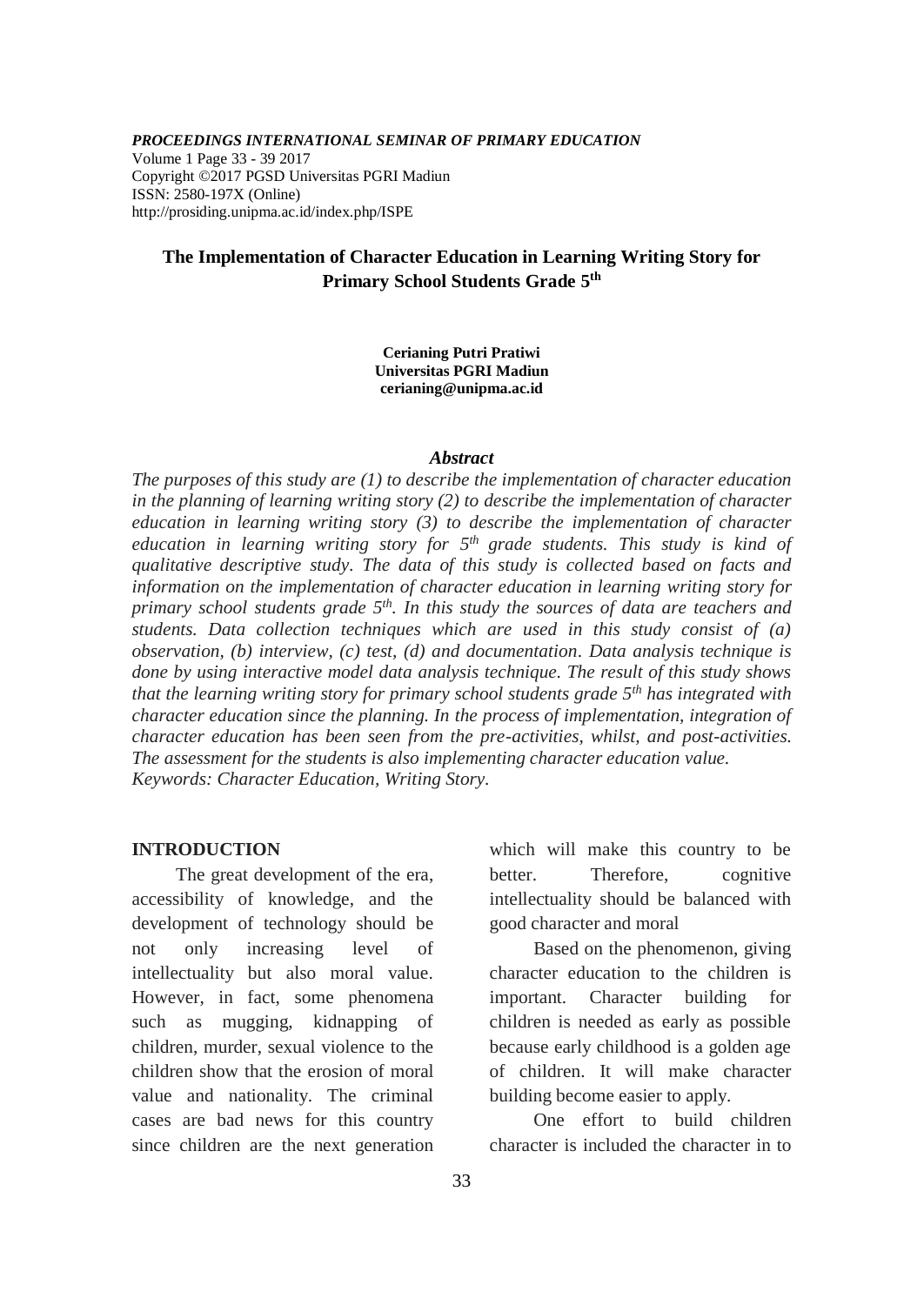formal education. The development of character values is not specifically contained in a particular subject, but is inserted into every subject in the school, so that the students develop into a person who has good character and good intellectuality. Integrating character education in learning is the introduction of values and internalization of values into the behavior of learners through learning activities (Asmani, 2011: 58-59). Therefore, teachers should design in such a way from planning, implementation, and evaluation of learning. A teacher plans learning through lesson plan. In process of making lesson plan, teachers are asked to pay attention to the character values to be achieved. In the implementation of learning, a teacher runs what is already planned. After that, in the learning evaluation process, a teacher assesses the attainment of character education that is integrated in learning.

The implication of character values is expected to occur in all subjects, such as Bahasa Indonesia subject. Bahasa Indonesia is a lessons that can insert character values in students. This is in line with the opinion of Syamsuddin (1986: 2) which states that language is a clear sign of a good personality as well as a bad one, a clear sign of family and nation, a clear sign of humanity. Based on that understanding, it can be seen that language can show the character of a child.

As other language, subject of Bahasa Indonesia has four skills which have to be learnt. Those are listening, speaking, reading, and writing. One of the skills that can be inserted character education is writing skills. According to Mastiah, et al (2015) writing can be used as a medium for character planting because writing is a creative productive process that makes students act honestly, wisely, responsibly and so on the written.

The purposes of this study are (1) to describe the implementation of character education in the planning of learning writing story (2) to describe the implementation of character education in learning writing story (3) to describe the implementation of character education in learning writing story for 5<sup>th</sup> grade students.

Koesuma (2010: 80) argues the term of character is considered as a characteristic or style of a person based on what they was gotten from the environment. Character education is a positive thing that done by the teacher and influences the character of the students (Samani and Hariyanto, 2012: 41). Equal with Wibowo (2012: 36) who states that character education is developing good characters to the students, so students can have good character, apply and practice it in life, whether in the family, as members of society and citizen. Raharjo (2010: 233) states character education is a holistic education process that connects the moral dimension with the social sphere in the life of learners as a foundation for the establishment of a quality generation that is able to live independently and has a principle of a truth that can be accounted for. Based on the act of Ministitry of Education of Republict of Indonesia, (2010: 9-10) 18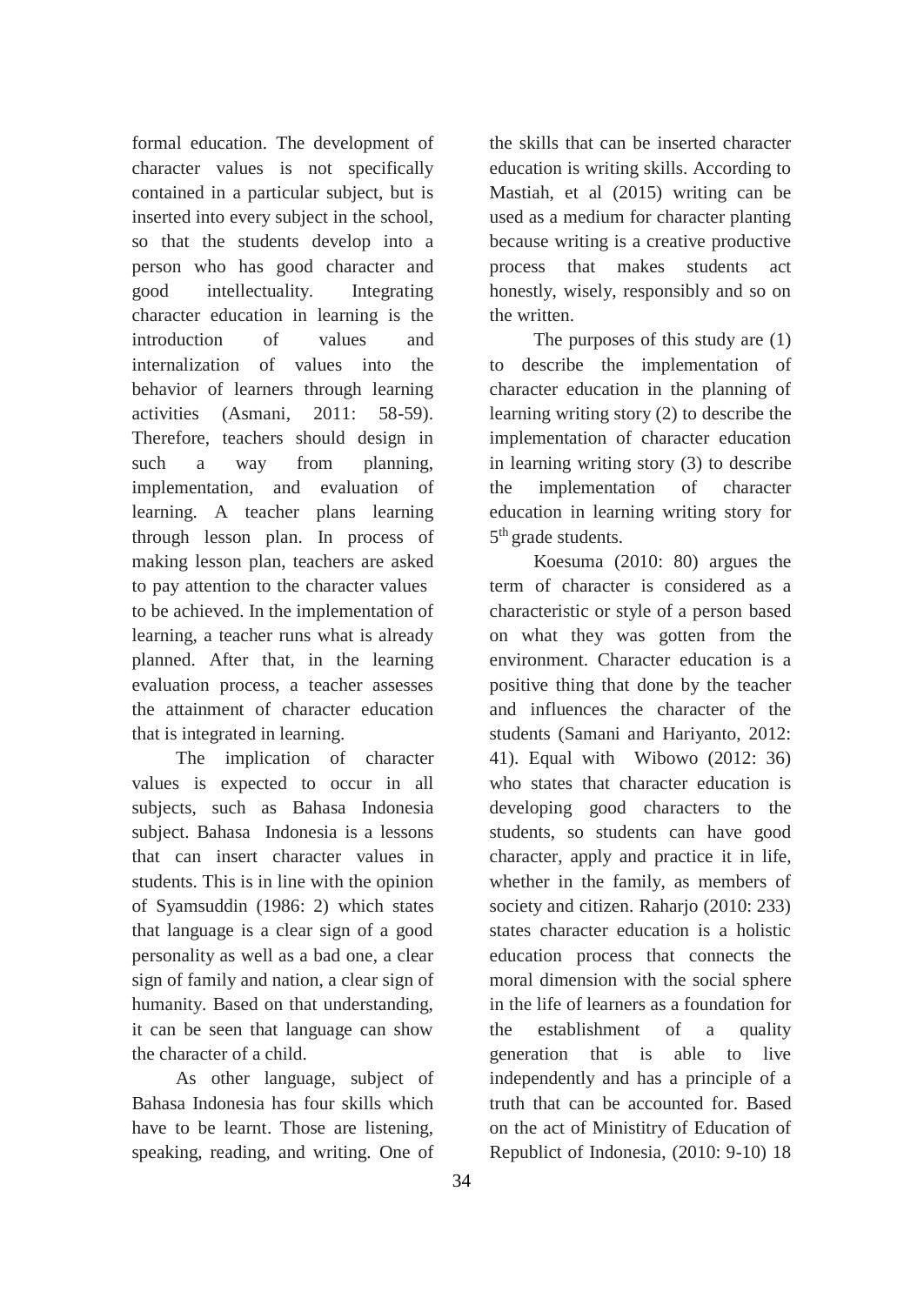values of character education are: (1) religious, (2) honest, (3) tolerance, (4) discipline, (5) hard working, (6) creative, (8) democratic, (9) curiosity, (10) national spirit, (11) love of the homeland,  $(12)$  respect for achievement, (13) friendly / communicative, (14) peace loving, 15) likes to read, (16) attitudes of environmental care, (17) social care,  $(18)$  responsibility.

Character values developed in formal education include honesty, responsibility, healthy living, discipline, hard work, confidence, entrepreneurial spirit, creative thinking, logical, innovative, independent, curious, love science, polite, tolerant, democratic , And nationalist (Asmani, 2011: 36-41). From those opinions above, it will be specified to character education for elementary students.

According to Ghazali (in Wahyuni, et al., 2012: 14-15), in planning character education, teachers are asked to analyze learning conditions, learning constraints, learning material resources, student characteristics, and competencies which will to be achieved. According to Wibowo (2012: 96-98), the assessment which measures the achievement of character education in implementation include the determination of indicators of agreed values, the preparation of assessment instruments, recording the achievement of indicators, analysis of assessment results, and follow-up of assessment results

Writing is a productive and expressive activity. According to Susanto (2013: 249) writing is basically the activity of someone put something on a dimension of space that is still empty, after that the result of writing can be read and understood. Tarigan (2008: 3) found that writing is a language skill that is used for indirect communication, without face-to-face with others. Similar with the two opinions, Nurjamal et al., (2011: 69) explains "writing is a creative process of expressing ideas in the form of written language for the purpose, such as telling, convincing, entertaining". Based on the description above can be concluded, that writing is a human creative process in conveying ideas or ideas in the form of writing to others.

## **METHODS**

This study is kind of qualitative study because it presents data in the form of words and language. The main purpose of doing descriptive research is to systematically describe the facts and characteristics of the object or subject in this stury. This study aims to describe a situation, describe and illustrate the implementation of character education in learning writing story for primary school students grade 5<sup>th</sup>.

The data of this study is taken by taking note. The data which is collected in this study are facts and information in the implementation of character education in learning writing story for students of grade  $5<sup>th</sup>$  sdn kedungputri 2 paron, ngawi. In this study the data sources are teachers and students.

Data collection techniques used in this study consist of (a) observation, (b) interview, (c) test, and (d) documentation. After making observations, interviews, and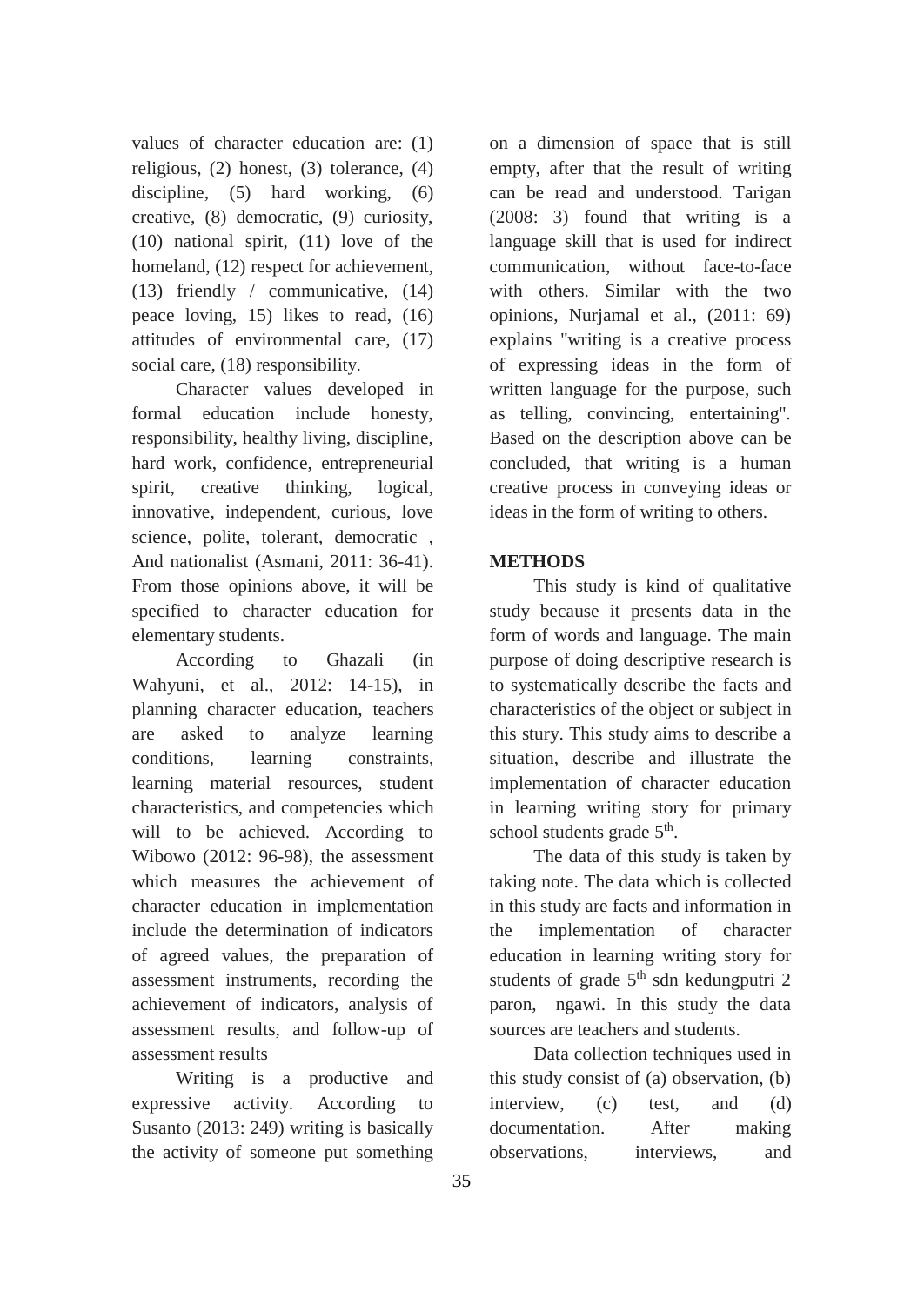assignments, the next steps are present and analyze the data. According Wiyono and Burhannuddin (2007: 90) data analysis is the process of compiling the data which will be interpreted and concluded. The data which have been collected should be checked to get the validity. Triangulation is a technique in checking the validity of data that utilizes something else outside the data for checking purposes or as a comparison against the data (Moleong, 2007: 330). This study applies triangulation theory for checking the validity of the data. For data analysis technique in this research is qualitative data analysis. Data analysis technique is done by using interactive model. The three main points of interactive data analysis model according to Miles and Huberman (1992: 19-20) are data reduction, data presentation, and conclusion or verification.

## **RESULT AND DISCUSSION**

The result and the discussion of this study is in the form of a description of the implementation of character education in learning writing story for primary school students grade  $5<sup>th</sup>$ . The results and the discussion will be described the planning, implementation, and evaluation of character education on learning writing story.

The data were collected at primary school Kedungputri 02, Paron, Ngawi. This learning is carried out on the students of grade  $5<sup>th</sup>$ with competency standards expressing thoughts, feelings, information, and experiences in writing in the form of stories, invitation letters, and written

dialogues, while the basic competence used is to write stories based on experience with regard to word choice and spelling usage.

Based on the results of observation, interview, and document analysis can be stated that character education has been applied in learning writing story. The planning has already contained the character values. Character education values have been included in the planning of learning with the aim that no overlapping of the value of characters to be achieved. It is almost the same with Wibowo (2012) opinion that the character values to be achieved are included in the syllabus and the lesson made by the educator.

Planning in learning writing story is written through syllabus and lesson plan. Based on interview results, the teacher stated that the syllabus is made every semester. While the lesson plan is made by the teacher when it will teach. Character values are always included in the syllabus and lesson plan. When make learning plans, teachers sometimes find it difficult to sort out the values of characters that match the characteristics of students. However, teachers keep trying to keep the character values in the learning plan so that students can understand the character's values.

For analysis of the document isanalysing the syllabus and lesson plan analysis. In the planning of learning compiled by the teacher has seen the values of characters that include religious, honesty value, responsibility, discipline, hard work, confident, creative thinking, innovative,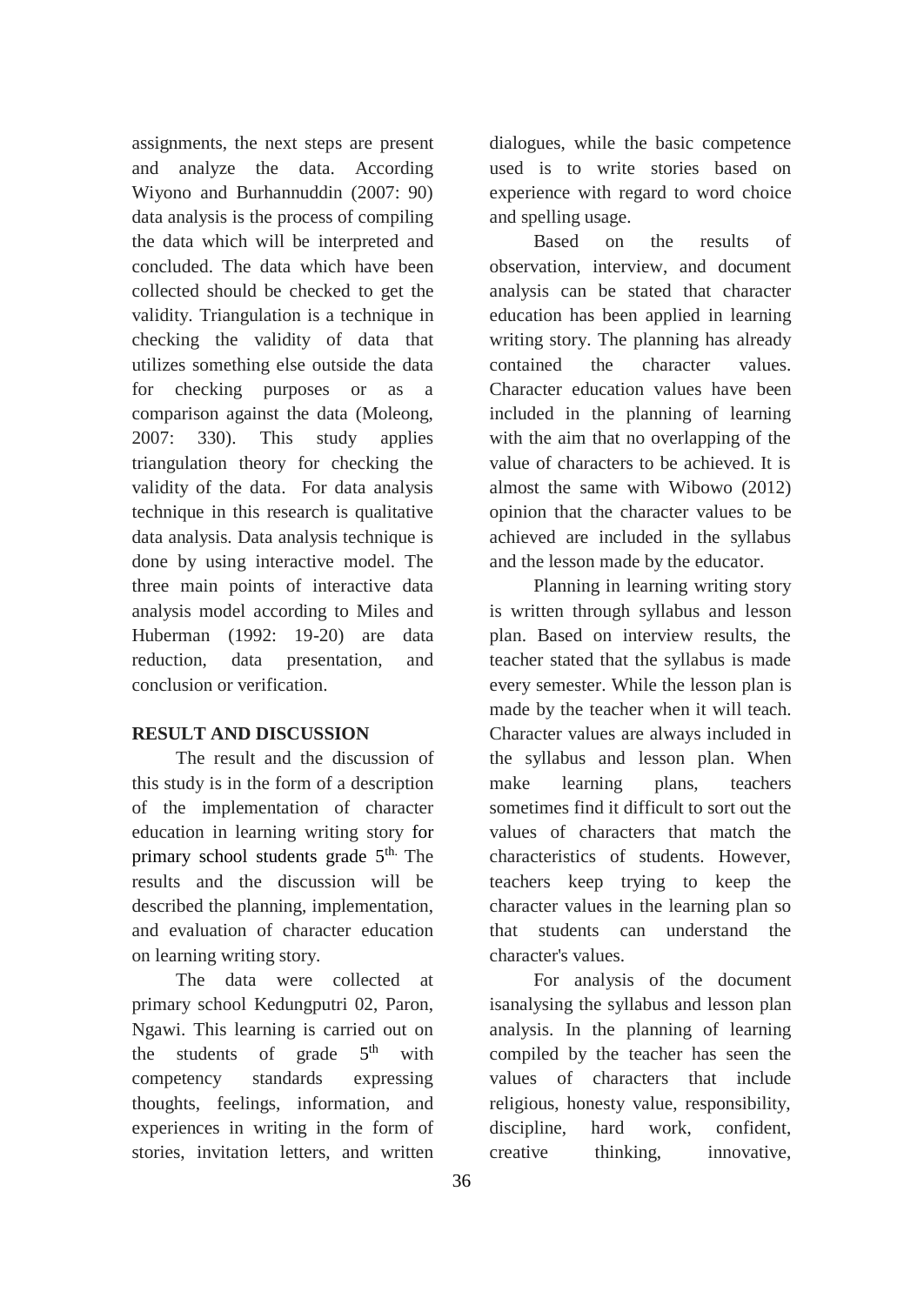independent, curious , tolerance, courtesy. All the values of character education are character values developed in formal education. This is in line with the opinion of Asmani (2011: 36-41) which states that the values of character developed in formal education include the value of honesty, responsibility, healthy living, discipline, hard work, confidence, entrepreneurial spirit, creative thinking, logical , Innovative, independent, curious, love science, polite, tolerant, democratic, and nationalist.

Primary school Kedungputri 2, Paron, Ngawi has already applied character values. Based on observations and interviews with teachers, explained that the implementation of learning to write stories to students of class 5<sup>th</sup> already contains the character values. The value of character education is also given by teacher modeling. It was exposed with the opinion of Samani and Hariyanto (2012: 41) that character education is regarded whatever posisif done by the teacher and affect the character of students who taught.

Based on the observation, the implementation of learning to write a story in Primary school learning activities to write stories in grade 5<sup>th</sup> have actualized character education. Integration of character education value is done through learning activities consisting of whilst activities, core activities, and closing activities.

In pre-activity the teacher has implemented character value. It is politeness value. It is seen when the teacher opens the lesson. In addition, the pre- activities also appear to be

religious values, it appears when teachers and students say the prayer will begin learning. It is almost the same with the definition of character education according to Samani and Hariyanto (2012: 44) that as an education that develops the character of the good (good character) of learners by practicing and teaching moral values and decision-making that interconnects in relation to God. Not only that, in pew- activity is also still found the value of character that is curiosity. The value of this character appears when the teacher gives brainstorming.

In whilst activity is also has seen the character values. Some of the character values that arise are curiosity, responsibility, discipline, hard work, confidence, creative thinking, innovative. Based on the observation, it is in accordance with what is in the plan that is composed of syllabus and lesson plan.

At the implementation of the observation of learning writing story of the primary school students of grade  $5<sup>th</sup>$ , then it can be seen that the character value came out. Teacher explains how to make a story. Master also explains the intrinsic elements of the story. Students look quite enthusiastic about the material presented by the teacher. After the teacher explains the material, many students ask about things that are still poorly understood. After that, the teacher explained again equipped with an example. Furthermore, teachers always remind students to be disciplined, then the teacher gives the task of student to write a story based on the experience ever experienced. Duty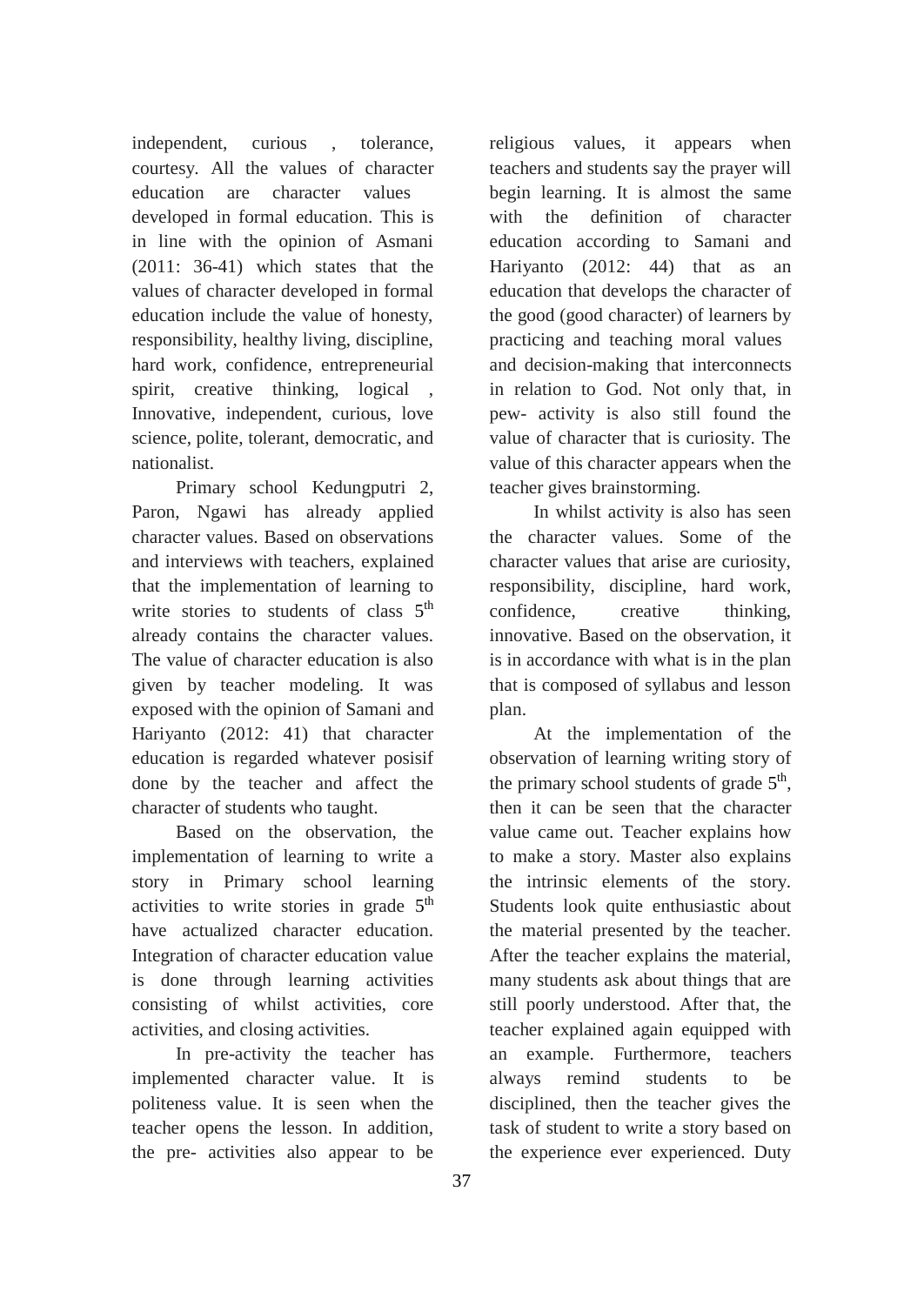is an individual task. It is done to grow self-reliance, hard work, and responsibility to students. At the time of writing the story, students are calm because the teacher always reminds always discipline. At the time of writing the story came the value of the character of hard and creative work. Student writing activities are conducted for 45 minutes. Most students are able to complete their writing. However, some students still have not finished writing the story.

The next learning activity is closing learning activities. Based on observation, the post-activities include learning evaluation, prayer, and closing. Evaluation is done to know student learning result. Praying activity is carried out to the religious values of the students. So in the closing activities there are religious values and politeness values.

Based on the results of interviews, the assessment of learning writing story for primary school students grade 5<sup>th</sup> reflected through cognitive aspects, affective aspects, psychomotor aspects. Assessment is done by test and non test. This is in line with the opinion of Kesuma, et al. (2011: 138-139), which states that character education assessments can be done through tests or non-tests. Cognitive aspects are done by giving tests to students. The test is in the form of question and answer students and teachers to the material that has been taught. In the affective aspect, assessment is done by using observation at the time of learning takes place. In the psychomotor aspect, the assessment is done by writing a story

writing skill. Character education assessment is done to know the character of students. This is in based on opinion from Kesuma, et al. (2011) which explain that character education assessment aims to know the progress of character possessed by learners, know the shortcomings, and the advantages of learning planning and know the effectiveness of the learning process.

# **CONCLUSIONS**

Based on the results of research and discussion it can be concluded that character education in learning to write stories on students of grade  $5<sup>th</sup>$  primary school Kedungputri 2, Paron, Ngawi has been integrated in learning planning, implementation of learning, and assasment of learning outcomes. At the planning stage the character values are listed on the syllabus and the lesson prepared by the teacher. In the lesson plan has been stated values of religious values, honesty, responsibility, discipline, hard work, confident, creative thinking, innovative, independent, curious, tolerant, polite. In the implementation, the values of characters that arise are polite, religious, curious, responsibility, discipline, hard work, self-confidence, creative thinking, innovative. The assessment of learning writing story for primary school students grade  $5<sup>th</sup>$ reflected through cognitive aspects, affective aspects, psychomotor aspects. Assessment is done by test and non test.

It is expected that with the education of characters inserted in learning to write a story, then it can